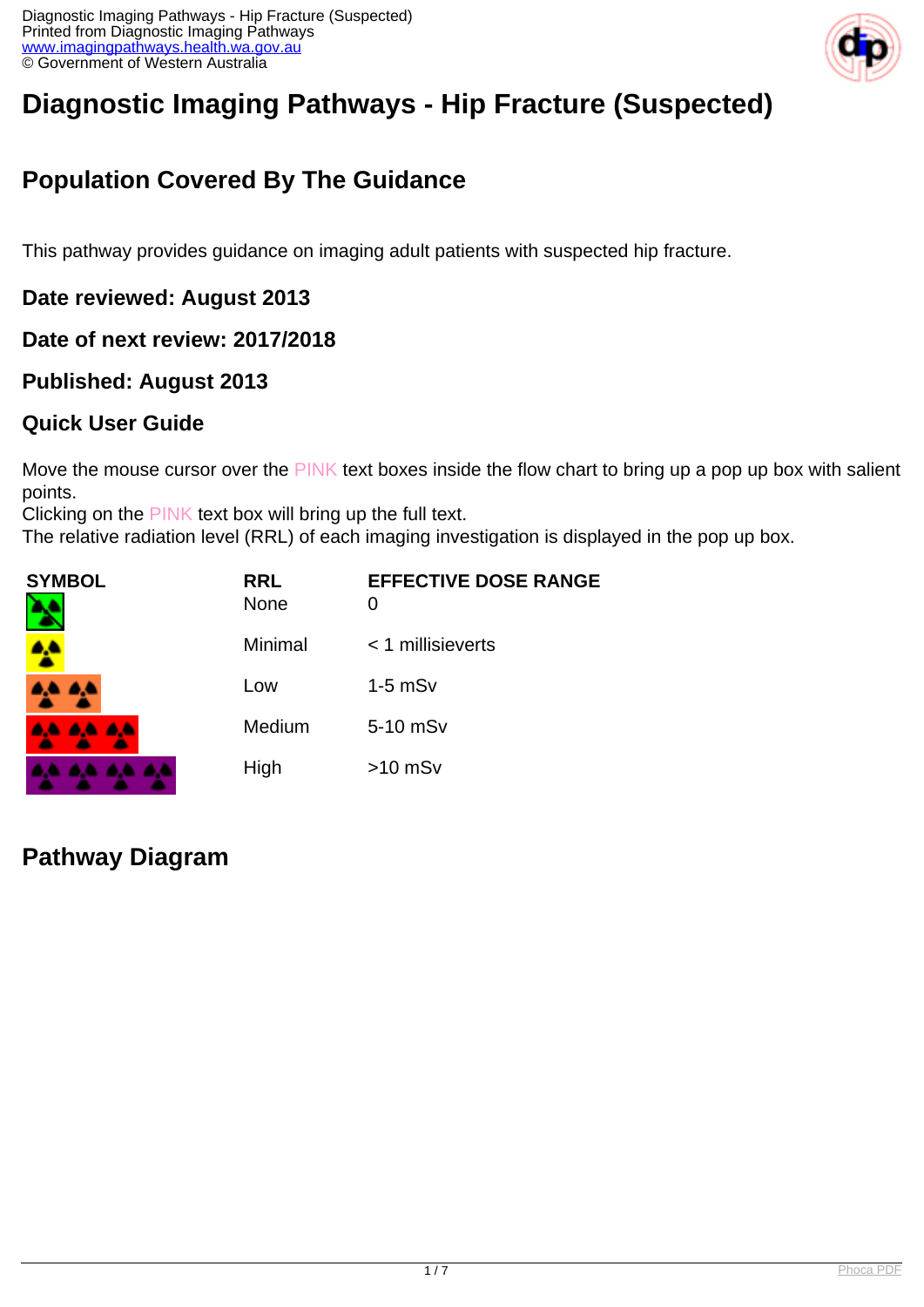Diagnostic Imaging Pathways - Hip Fracture (Suspected) Printed from Diagnostic Imaging Pathways [www.imagingpathways.health.wa.gov.au](http://www.imagingpathways.health.wa.gov.au/) © Government of Western Australia



## **Image Gallery**

Note: These images open in a new page



#### **1 Fractured Pubic Ramus**

Image 1 (Plain Radiograph): Fractured left superior pubic ramus (arrow).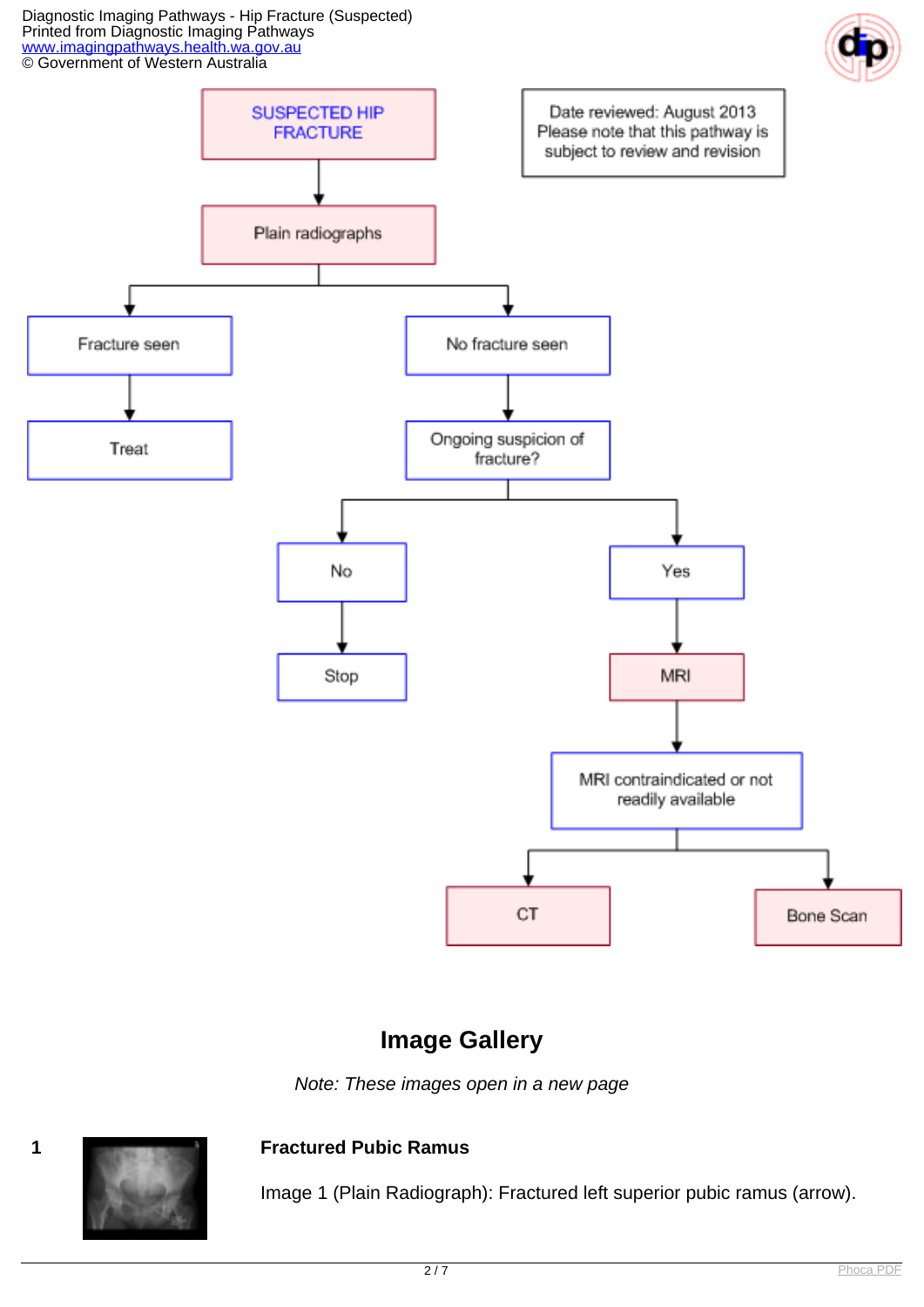Diagnostic Imaging Pathways - Hip Fracture (Suspected) Printed from Diagnostic Imaging Pathways [www.imagingpathways.health.wa.gov.au](http://www.imagingpathways.health.wa.gov.au/) © Government of Western Australia





#### **2 Fractured Acetabulum**

Image 2 (Plain Radiograph): Fractured right acetabulum (arrow).

#### **3 Inter-Trochanteric Femoral Fracture**

Image 3 (Plain Radiograph): Inter-trochanteric fracture of the right hip (arrow).

#### **4 Undisplaced Inter-Trochanteric Femoral Fracture**

Image 4 (Magnetic Resonance Imaging): Undisplaced inter-trochanteric fracture of the right hip (Arrow).

#### **5 Sub-Capital Femoral Fracture**

Image 5 (Plain Radiograph): Sub-capital fracture of the right hip (arrow).

## **Teaching Points**

- Plain radiographs will show a suspected fracture in the majority of cases
- If clinical suspicion of occult hip fracture persists MRI is the imaging modality of choice
- CT or nuclear medicine bone scan are alternatives to MRI

## **Plain Radiography**

- Will show a suspected fracture in the majority of cases
- May miss some fractures, particularly those that are non-displaced or in patients with osteoporosis [1](index.php/imaging-pathways/musculoskeletal-trauma/bone-and-joint-trauma/suspected-hip-fracture?tab=References#1)
- Reported overall incidence of radiographically occult fractures varies between  $2 14\%$   $2-9$
- Lower level of interobserver agreement than CT or MRI [10](index.php/imaging-pathways/musculoskeletal-trauma/bone-and-joint-trauma/suspected-hip-fracture?tab=References#10)
- In patients undergoing MRI for suspected hip fracture, radiographic findings had a false positive rate of 12% $Z$
- If clinical suspicion remains high despite normal or equivocal radiographs further imaging should be pursued, as delayed diagnosis increases the rate of secondary fracture displacement and morbidity and is associated with lengthened hospitalisation periods and increased costs  $4,8,11,12$  $4,8,11,12$  $4,8,11,12$  $4,8,11,12$  $4,8,11,12$  $4,8,11,12$

## **Magnetic Resonance Imaging (MRI)**

- $\bullet$  MRI is superior to other imaging modalities in detecting occult hip fractures,  $1.5$  with a reported 100% sensitivity and specificity [6](index.php/imaging-pathways/musculoskeletal-trauma/bone-and-joint-trauma/suspected-hip-fracture?tab=References#6)[,13-16](index.php/imaging-pathways/musculoskeletal-trauma/bone-and-joint-trauma/suspected-hip-fracture?tab=References#13)
- Of those patients with suspected hip fracture who undergo MRI, incidence of radiographically occult hip fracture and occult hip and/or pelvic fracture varies widely, and likely depends on MRI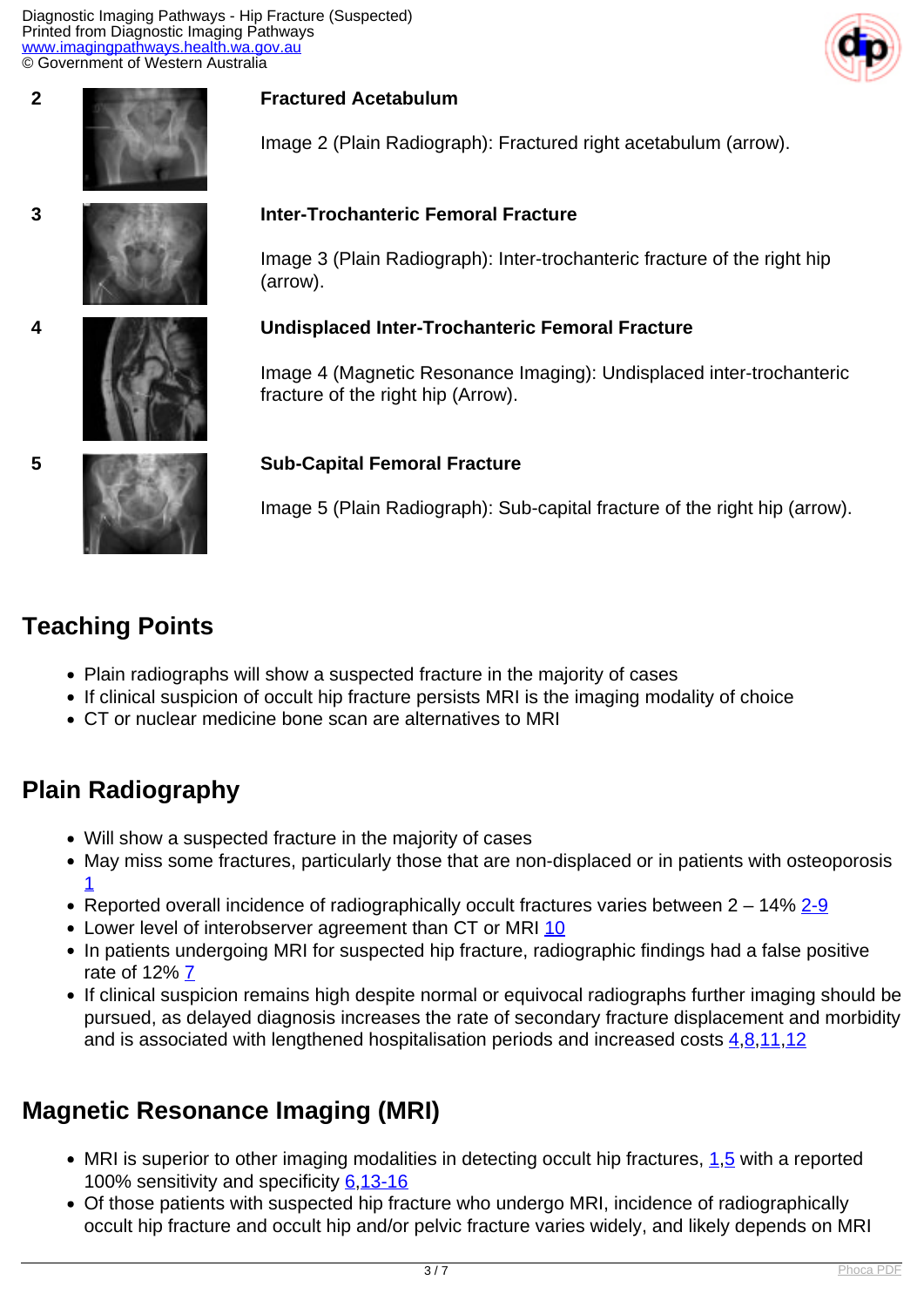

#### requesting criteria [1,](index.php/imaging-pathways/musculoskeletal-trauma/bone-and-joint-trauma/suspected-hip-fracture?tab=References#1)[17](index.php/imaging-pathways/musculoskeletal-trauma/bone-and-joint-trauma/suspected-hip-fracture?tab=References#17)

• MRI can also detect other causes of pain such as soft tissue injuries and occult pelvic fractures  $1$ , [15,](index.php/imaging-pathways/musculoskeletal-trauma/bone-and-joint-trauma/suspected-hip-fracture?tab=References#15)[17-22](index.php/imaging-pathways/musculoskeletal-trauma/bone-and-joint-trauma/suspected-hip-fracture?tab=References#17)

## **Computed Tomography (CT)**

- Widely available and generally considered effective at diagnosing the occult hip fracture  $2,5,23$  $2,5,23$  $2,5,23$
- May miss a small percentage of hip fractures, particularly osteoporotic bone, small impacted fractures or undisplaced fractures that run parallel to the axial plane [5](index.php/imaging-pathways/musculoskeletal-trauma/bone-and-joint-trauma/suspected-hip-fracture?tab=References#5),[24](index.php/imaging-pathways/musculoskeletal-trauma/bone-and-joint-trauma/suspected-hip-fracture?tab=References#24)
- Given the importance of timely surgical management, an MRI may be warranted where CT is negative but a high clinical suspicion remains  $5.9$  $5.9$  $5.9$
- CT is an alternative when MRI is contraindicated. The shorter acquisition time of CT makes it a useful alternative in elderly and claustrophobic patients who may have motion artefact due to pain or anxiety

## **Bone Scan**

- Although bone scintigraphy is highly sensitive for detection of occult fracture, its lower specificity compared to MRI limits diagnostic utility, often necessitates further advanced imaging, and has been associated with diagnostic and surgical delay [13](index.php/imaging-pathways/musculoskeletal-trauma/bone-and-joint-trauma/suspected-hip-fracture?tab=References#13),[14](index.php/imaging-pathways/musculoskeletal-trauma/bone-and-joint-trauma/suspected-hip-fracture?tab=References#14)[,25-27](index.php/imaging-pathways/musculoskeletal-trauma/bone-and-joint-trauma/suspected-hip-fracture?tab=References#25)
- False positive bone scans have been reported with synovitis, tumours, arthritis and degenerative changes sometimes mimicking fractures [13](index.php/imaging-pathways/musculoskeletal-trauma/bone-and-joint-trauma/suspected-hip-fracture?tab=References#13),[25](index.php/imaging-pathways/musculoskeletal-trauma/bone-and-joint-trauma/suspected-hip-fracture?tab=References#25)[,26](index.php/imaging-pathways/musculoskeletal-trauma/bone-and-joint-trauma/suspected-hip-fracture?tab=References#26)
- It may be useful where MRI is contraindicated or not available, or where metallic implants may produce local artefacts and decrease imaging quality on MRI
- Bone scans may be negative in the first 24-48 hours in elderly patients with slow bone turnover or osteoporosis
- There is some debate over the optimal time for doing a bone scan with one study showing it to be accurate within 24 hours of injury but there is a perception that for optimum results it should be delayed for up to 72 hours [13](index.php/imaging-pathways/musculoskeletal-trauma/bone-and-joint-trauma/suspected-hip-fracture?tab=References#13)

## **References**

#### **Date of literature search: April 2013**

The search methodology is available on request. [Email](index.php/contact-us)

References are graded from Level I to V according to the Oxford Centre for Evidence-Based Medicine, Levels of Evidence. [Download the document](http://www.cebm.net/wp-content/uploads/2014/06/CEBM-Levels-of-Evidence-2.1.pdf)

- 1. Chatha HA, Ullah S, Cheema ZZ. **Magnetic resonance imaging and computed tomography in the diagnosis of occult proximal femur fractures.** J Orthop Surg (Hong Kong). 2011;19(1):99-103. (Level II evidence)
- 2. Gill SK, Smith J, Fox R, Chesser TJ. **Investigation of occult hip fractures: the use of CT and MRI.** ScientificWorldJournal. 2013;2013:830319. (Level III evidence)
- 3. Lim KB, Eng AK, Chng SM, Tan AG, Thoo FL, Low CO. **Limited magnetic resonance imaging (MRI) and the occult hip fracture.** Ann Acad Med Singapore. 2002;31(5):607-10. (Level III evidence)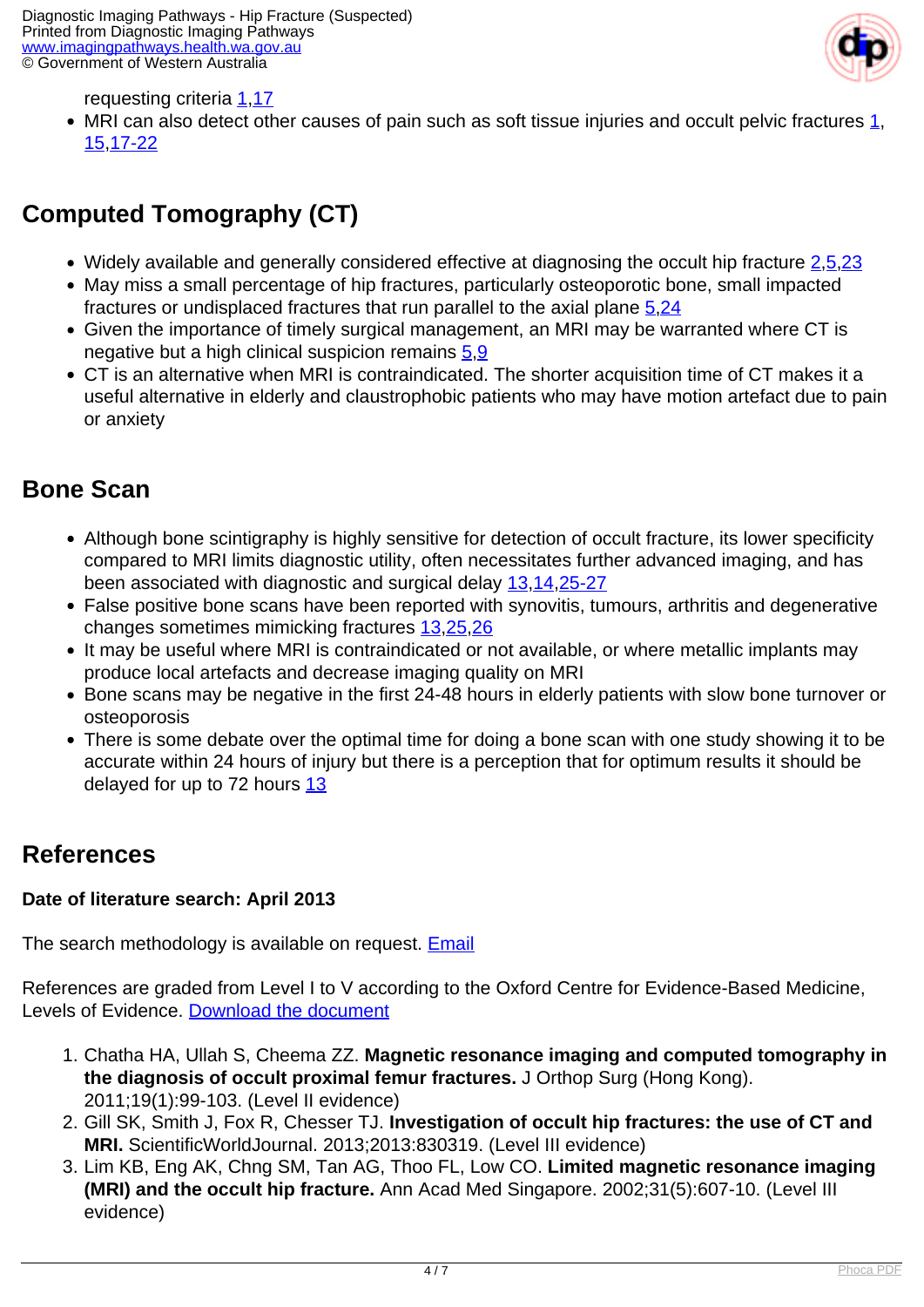

- 4. Parker MJ. **Missed hip fractures.** Arch Emerg Med. 1992;9(1):23-7. (Level III evidence)
- 5. Hakkarinen DK, Banh KV, Hendey GW. **Magnetic resonance imaging identifies occult hip fractures missed by 64-slice computed tomography.** J Emerg Med. 2012;43(2):303-7. (Level III evidence)
- 6. Dominguez S, Liu P, Roberts C, Mandell M, Richman PB. **Prevalence of traumatic hip and pelvic fractures in patients with suspected hip fracture and negative initial standard radiographs; a study of emergency department patients.** Acad Emerg Med. 2005;12(4):366-9. (Level II evidence)
- 7. Kirby MW, Spritzer C. **Radiographic detection of hip and pelvic fractures in the emergency department.** AJR Am J Roentgenol. 2010;194(4):1054-60. (Level II evidence)
- 8. Kim KC, Ha YC, Kim TY, Choi JA, Koo KH. **Initially missed occult fractures of the proximal femur in elderly patients: implications for need of operation and their morbidity.** Arch Orthop Trauma Surg. 2010;130(7):915-20. (Level III evidence)
- 9. Lubovsky O, Liebergall M, Mattan Y, Weil Y, Mosheiff R. **Early diagnosis of occult hip fractures MRI versus CT scan.** Injury. 2005;36(6):788-92. (Level II/III evidence)
- 10. Collin D, Dunker D, Gothlin JH, Geijer M. **Observer variation for radiography, computed tomography, and magnetic resonance imaging of occult hip fractures.** Acta Radiol. 2011;52(8):871-4. (Level II evidence)
- 11. Pathak G, Parker MJ, Pryor GA. **Delayed diagnosis of femoral neck fractures.** Injury. 1997;28(4):299-301. (Level II evidence)
- 12. Zuckerman JD, Skovron ML, Koval KJ, Aharonoff G, Frankel VH. **Postoperative complications and mortality associated with operative delay in older patients who have a fracture of the hip.** J Bone Joint Surg Am. 1995;77(10):1551-6. (Level II evidence)
- 13. Rizzo PF, Gould ES, Lyden JP, Asnis SE. **Diagnosis of occult fractures about the hip. Magnetic resonance imaging compared with bone-scanning.** J Bone Joint Surg Am. 1993;75(3):395-401. (Level II evidence)
- 14. Rubin SJ, Marquardt JD, Gottlieb RH, Meyers SP, Totterman SM, O'Mara RE. **Magnetic resonance imaging: a cost-effective alternative to bone scintigraphy in the evaluation of patients with suspected hip fractures.** Skeletal Radiol. 1998;27(4):199-204. (Level III evidence)
- 15. Verbeeten KM, Hermann KL, Hasselqvist M, Lausten GS, Joergensen P, Jensen CM, et al. **The advantages of MRI in the detection of occult hip fractures.** Eur Radiol. 2005;15(1):165-9. (Level II evidence)
- 16. Quinn SF, McCarthy JL. **Prospective evaluation of patients with suspected hip fracture and indeterminate radiographs: use of T1-weighted MR images.** Radiology. 1993;187(2):469-71. (Level III evidence)
- 17. Ohishi T, Ito T, Suzuki D, Banno T, Honda Y. **Occult hip and pelvic fractures and accompanying muscle injuries around the hip.** Arch Orthop Trauma Surg. 2012;132(1):105-12. (Level II evidence)
- 18. Galloway HR, Meikle GR, Despois M. **Patterns of injury in patients with radiographic occult fracture of neck of femur as determined by magnetic resonance imaging.** Australas Radiol. 2004;48(1):21-4. (Level II evidence)
- 19. Bogost GA, Lizerbram EK, Crues JV, 3rd. **MR imaging in evaluation of suspected hip fracture: frequency of unsuspected bone and soft-tissue injury.** Radiology. 1995;197(1):263-7. (Level III evidence)
- 20. Sankey RA, Turner J, Lee J, Healy J, Gibbons CE. **The use of MRI to detect occult fractures of the proximal femur: a study of 102 consecutive cases over a ten-year period.** J Bone Joint Surg Br. 2009;91(8):1064-8. (Level II evidence)
- 21. Oka M, Monu JU. **Prevalence and patterns of occult hip fractures and mimics revealed by MRI.** AJR Am J Roentgenol. 2004;182(2):283-8. (Level III evidence)
- 22. Frihagen F, Nordsletten L, Tariq R, Madsen JE. **MRI diagnosis of occult hip fractures.** Acta Orthop. 2005;76(4):524-30. (Level II evidence)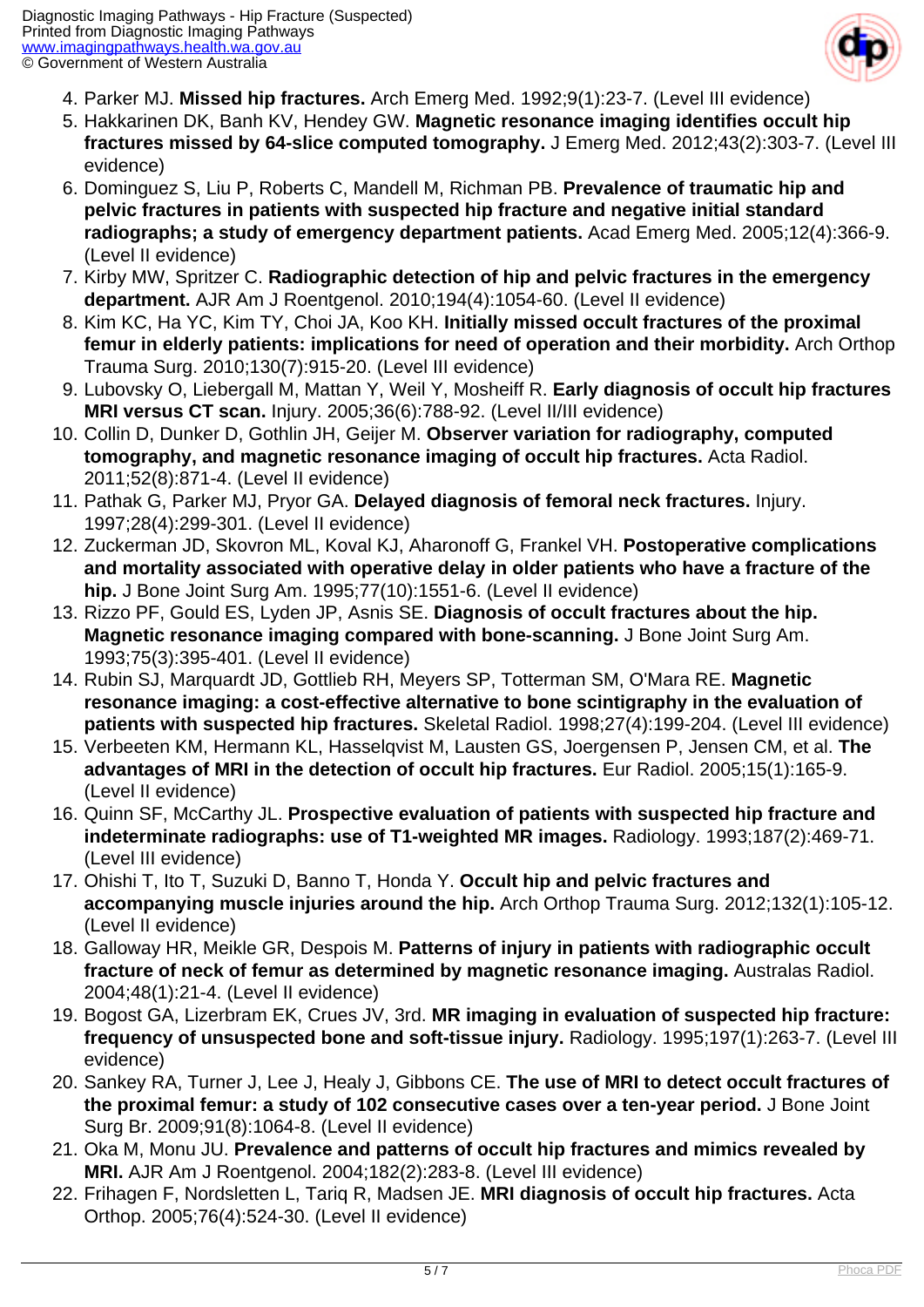

- 23. Dunker D, Collin D, Gothlin JH, Geijer M. **High clinical utility of computed tomography compared to radiography in elderly patients with occult hip fracture after low-energy trauma.** Emerg Radiol. 2012;19(2):135-9. (Level II/III evidence)
- 24. Cannon J, Silvestri S, Munro M. **Imaging choices in occult hip fracture.** J Emergency Med. 2009;37(2):144-52. (Review article)
- 25. Deutsch AL, Mink JH, Waxman AD. **Occult fractures of the proximal femur: MR imaging.** Radiology. 1989;170(1 Pt 1):113-6. (Level III evidence)
- 26. Holder LE, Schwarz C, Wernicke PG, Michael RH. **Radionuclide bone imaging in the early detection of fractures of the proximal femur (hip): multifactorial analysis.** Radiology. 1990;174(2):509-15. (Level III evidence)
- 27. Evans PD, Wilson C, Lyons K. **Comparison of MRI with bone scanning for suspected hip fracture in elderly patients.** J Bone Joint Surg Br. 1994;76(1):158-9. (Level III evidence)

| Information from this website                                                                                                                                                                                                                                   | <b>Information from the Royal</b><br><b>Australian and New Zealand</b><br><b>College of Radiologists' website</b>                                                                                                                                                                                                                                                                                    |
|-----------------------------------------------------------------------------------------------------------------------------------------------------------------------------------------------------------------------------------------------------------------|------------------------------------------------------------------------------------------------------------------------------------------------------------------------------------------------------------------------------------------------------------------------------------------------------------------------------------------------------------------------------------------------------|
| <b>Consent to Procedure or Treatment</b><br><b>Radiation Risks of X-rays and Scans</b><br><b>Hip Fracture (Suspected)</b><br><b>Bone Scan</b><br><b>Computed Tomography (CT)</b><br><b>Magnetic Resonance Imaging (MRI)</b><br><b>Plain Radiography (X-ray)</b> | <b>Computed Tomography (CT)</b><br><b>Contrast Medium (Gadolinium versus</b><br>lodine)<br><b>Gadolinium Contrast Medium</b><br><b>Iodine-Containing Contrast Medium</b><br><b>Magnetic Resonance Imaging (MRI)</b><br><b>Plain Radiography/X-rays</b><br><b>Radiation Risk of Medical Imaging During</b><br>Pregnancy<br><b>Radiation Risk of Medical Imaging for</b><br><b>Adults and Children</b> |
|                                                                                                                                                                                                                                                                 | <b>Nuclear Medicine Bone Scan</b>                                                                                                                                                                                                                                                                                                                                                                    |

## **Information for Consumers**

#### **Copyright**

© Copyright 2015, Department of Health Western Australia. All Rights Reserved. This web site and its content has been prepared by The Department of Health, Western Australia. The information contained on